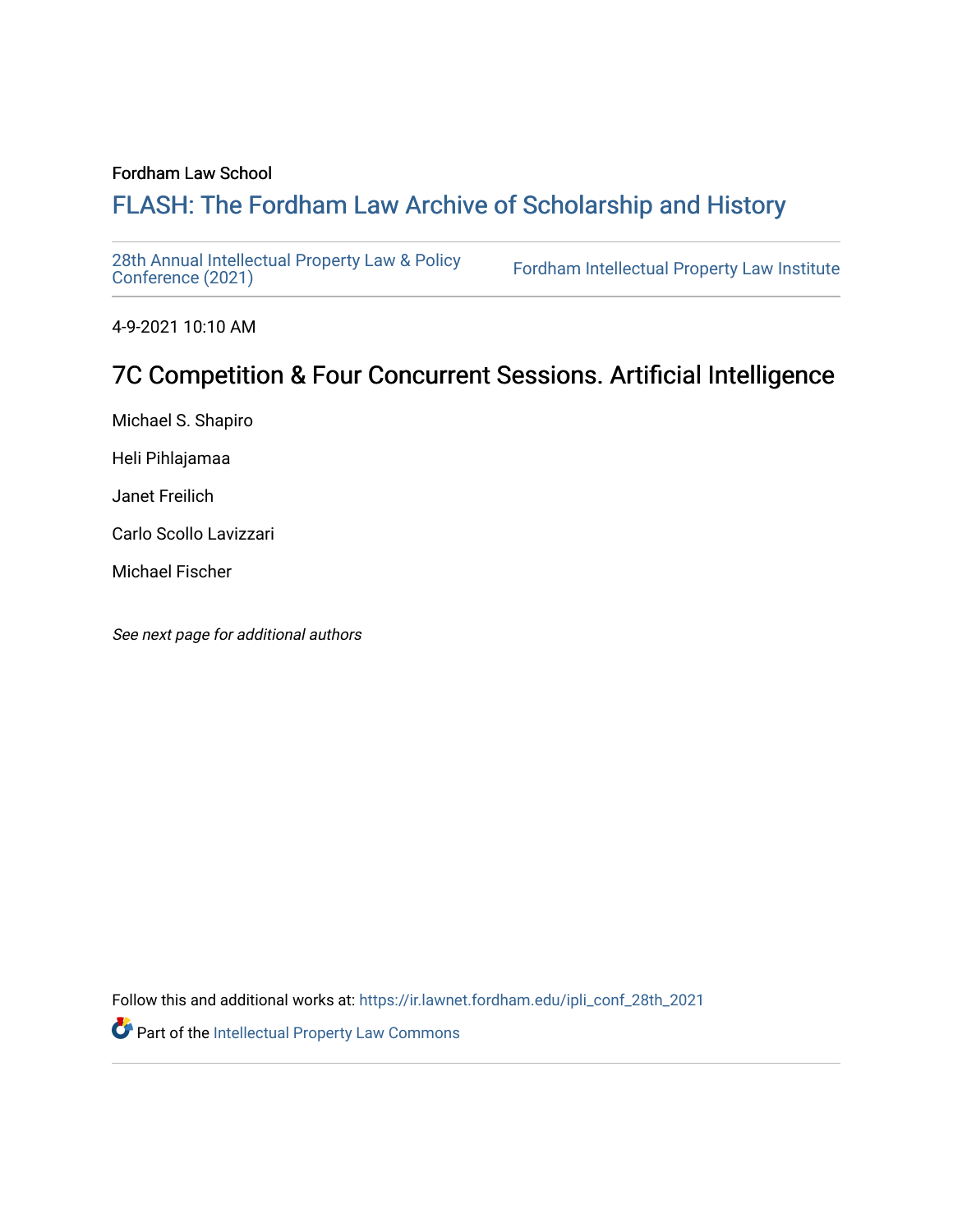## Authors

Michael S. Shapiro, Heli Pihlajamaa, Janet Freilich, Carlo Scollo Lavizzari, Michael Fischer, Shlomit Yanisky-Ravid, and Ian C. Ballon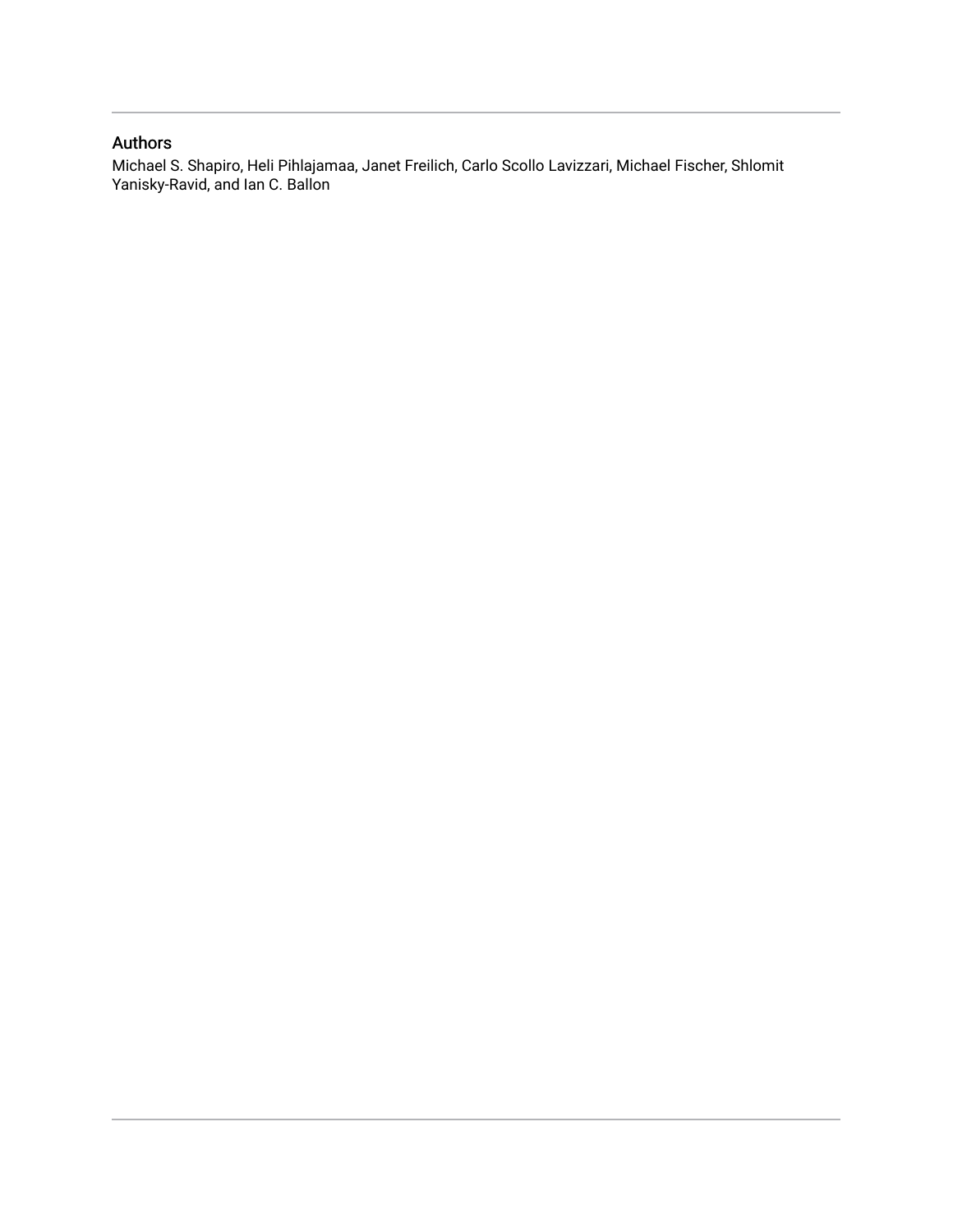## **Emily C. & John E. Hansen Intellectual Property Institute**

## **TWENTY-EIGHTH ANNUAL CONFERENCE INTERNATIONAL INTELLECTUAL PROPERTY LAW & POLICY**

*Friday, April 9, 2021 – 10:10 a.m.*

## **SESSION 7: COMPETITION & FOUR CONCURRENT SESSIONS** *7C. Artificial Intelligence*

*Moderator:* **Michael S. Shapiro** *U.S. Patent and Trademark Office, Alexandria*

*Speakers***:**

**Heli Pihlajamaa** *European Patent Office (EPO), Munich Patent Law and AI – Out of the Black Box*

**Janet Freilich** *Fordham University School of Law, New York Using Technology to Find Patents*

## **Carlo Scollo Lavizzari**

*Lenz Caemmerer, Basel "Feed Me!" Said the Machine, and so Said Its Feeder: How to Square IP with AI, TDM and Machine Learning*

> *Panelists***: Michael Fischer** *Venner Shipley, LLP, Munich*

**Shlomit Yanisky-Ravid** *ONO Academic Law School, Israel*

**Ian C. Ballon** *Greenberg Traurig LLP, Palo Alto*

\* \* \*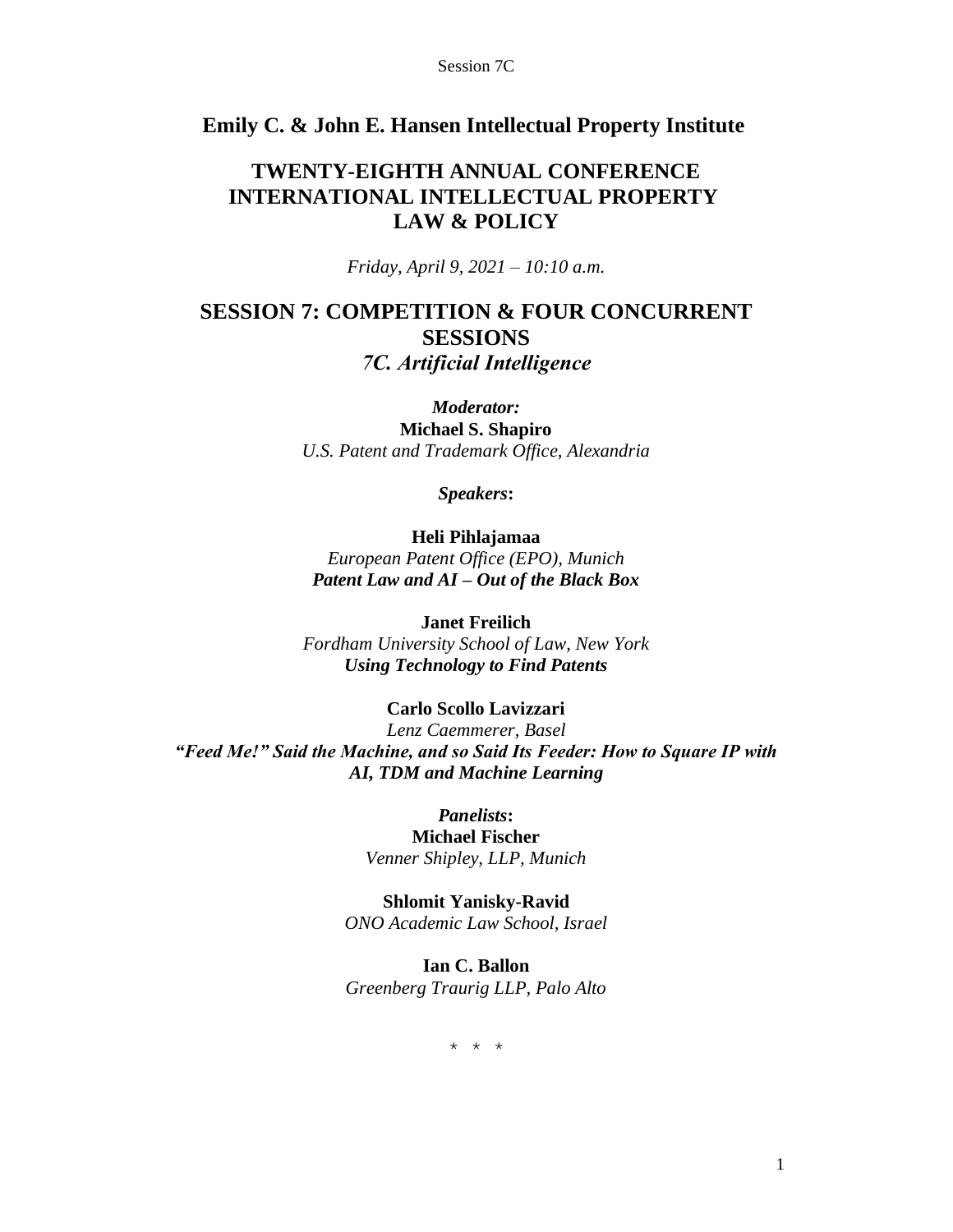MICHAEL SHAPIRO: My name is Michael Shapiro. I work with the U.S. Patent and Trademark Office, and I'll moderate this session. Like other moderators, Hugh asked me to introduce the subject matter of this panel very briefly. Our panel is about the intersection of AI and IP. In a nutshell, the continued growth of AI systems has challenged traditional notions of inventorship and authorship. At the same time, AI has given IP offices new tools to accomplish their work and achieve their missions.

My task has been made much easier by the panels that have preceded this one, in many ways beginning with yesterday's excellent panel on government leaders' perspectives on IP. The table has already been set with a banquet of issues on AI and IP. I do take note that the last panel treated AI as well. AI is everywhere.

Yesterday, Daren Tang, the Director General of  $W \Gamma Q^1$  noted the interest of WIPO and the application of AI to intellectual property. I would note for the record that WIPO has been a leader in fostering discussion on AI and IP.

Also in his remarks, António Campinos, the Director of the European Patent Office, observed how AI is beginning to permeate a broad range of the EPO's activities, including by facilitating prior art searches, translations, research, citations, and classification of patent applications. Director Campinos also noted the importance of AI as a legal issue, pointing to recent EPO decisions, that an inventor designated in a European patent application has to be a human being and not a machine.

The  $USPTO<sup>2</sup>$  recently reached the same conclusion, rejecting two applications, reasoning, "The plain language of the patent laws as passed by Congress and as interpreted by the courts, limits patent applications to only naming natural persons as inventors." We'll have the opportunity on this panel to discuss the impact of those decisions on IP law practice and policy. What impact, if any, will they have on the pace of innovation? What changes in IP law will be needed as IP capabilities continue to increase? How will these decisions affect the fundamental goals of the patent system?

Shira Perlmutter, the Director of the U.S. Copyright Office also noted the critical importance of accurate and available data to the functioning of all copyright systems. She said, in particular, that the Copyright Office is analyzing the key issues related to the intersection of IP. Can a computer be an author? Are massive inputs of copyrighted works, for the purposes of machine learning, copyright infringements? Or should these activities be excused under an exception, $3$  such as the fair use doctrine in the United States or the text and data mining exception in the European Union?

To discuss these and other leading issues, we have the good fortune in having a distinguished group of speakers to address these issues in greater depth and an outstanding group of panelists to continue the discussion. First, in her

<sup>&</sup>lt;sup>1</sup> World Intellectual Property Organization.

<sup>2</sup> United States Patent and Trademark Office.

<sup>&</sup>lt;sup>3</sup> This exception "allows researchers to make copies of works 'for text and data analysis'. This means that where a user has lawful access to a work they can make a copy of it for the purpose of carrying out a computational analysis of anything recorded in the work." Maurizio Borghi, Text & Data Mining, Copyright User,

https://www.copyrightuser.org/understand/exceptions/text-data-mining/.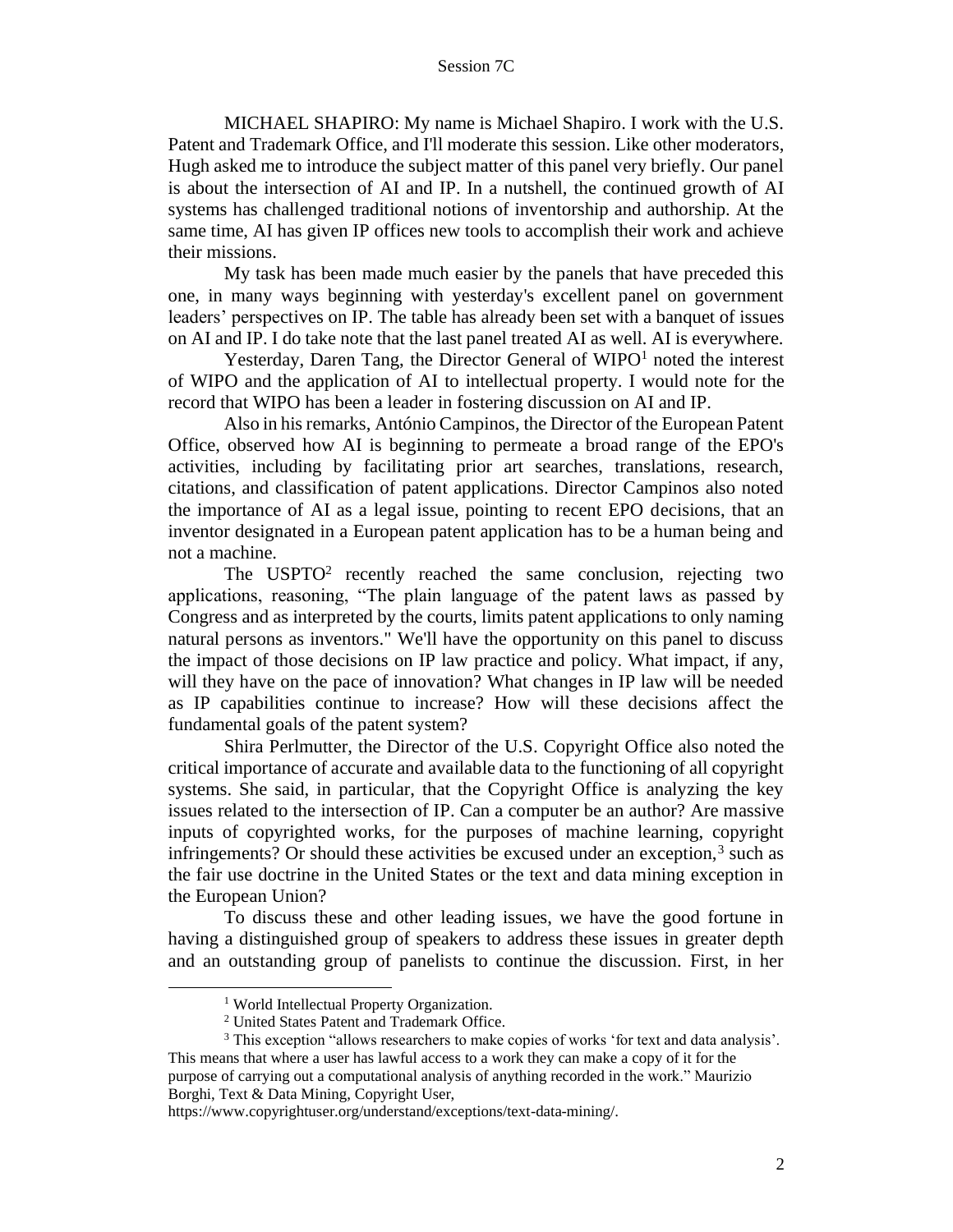presentation entitled Patent Law and AI– "Out of the Black Box" Heli Pihlajamaa of the European Patent Office will explore some of the opportunities and challenges that AI presents to the EPO, including, as she stated in the program, myths surrounding patentability of AI-related inventions, the requirement of sufficient disclosure, patent eligibility and inventiveness, and principles of inventorship. Without further ado, I'd like to turn the floor over to Heli.

HELI PIHLAJAMAA**:** Thank you very much, Michael. Wonderful introduction from your side.

With that, I would like to start by submitting that AI is now everywhere around us. We have already seen that AI is something which is contributing to innovation, and which is really playing a very important role for the patent system. Playing an important role in order to manifest a patent system adaptable enough to also meet all the expectations that innovators and the general public have when they innovate with the help of or with AI.

One interesting aspect is that, even today, there is no clear definition or agreed definition of AI. What are we talking about? We have seen from the USPTO survey that there was a definition of AI. The World Intellectual Property Organization has a definition of AI. The European Union has a definition of AI. For the European Patent Office, the basis of our thinking is that AI is a broad subfield of computer science that covers many different computational modes for solving data analysis problems empowered by aspects of human intelligence.

Normally, there is an aspect of data sets or rules set by algorithms defined by a human being. That is what we see at the moment in the patent applications of which we have seen a very rapid increase in the past decade.

What is important about patentability? Patent eligibility of AI is based in TRIPS<sup>4</sup> and other Conventions, and there it is stated that inventions are patentable in all fields of technology.<sup>5</sup> There, we again have a word which has not been defined. For the European patent system, just some weeks ago, we received a decision from our Enlarged Board of Appeal G1/19,<sup>6</sup> which explicitly said that "technology" or "technical" do not need to be defined at the moment because they need to remain open for further developments of technology, technique, and technical developments. That is exactly the point of why patent law can encompass all the new inventions and adapt itself to what is happening in technology and society.

The Enlarged Board of Appeal also stated that the so-called COMVIK approach based on a previous decision  $T641/00<sup>7</sup>$  is the basis of assessing patentability. Inventive step is the key because the first hurdle to have a patentable invention, which is a technical invention, is easily obtained. However, then only the technical features can be taken into account for the assessment of the inventive step, and therefore we always stay within the framework of technical inventions.

<sup>4</sup> The Agreement on Trade-Related Aspects of Intellectual Property Rights.

<sup>5</sup> Agreement on Trade-Related Aspects of Intellectual Property Rights, art. 22.1, Apr. 15, 1994, 1869 U.N.T.S. 299.

<sup>6</sup> Decision G 1/19, ECLI:EP:BA:2021:G000119.20210310 (10 March 2021).

<sup>7</sup> Decision T 641/00, ECLI:EP:BA:2002:T064100.20020926 (26 September 2002).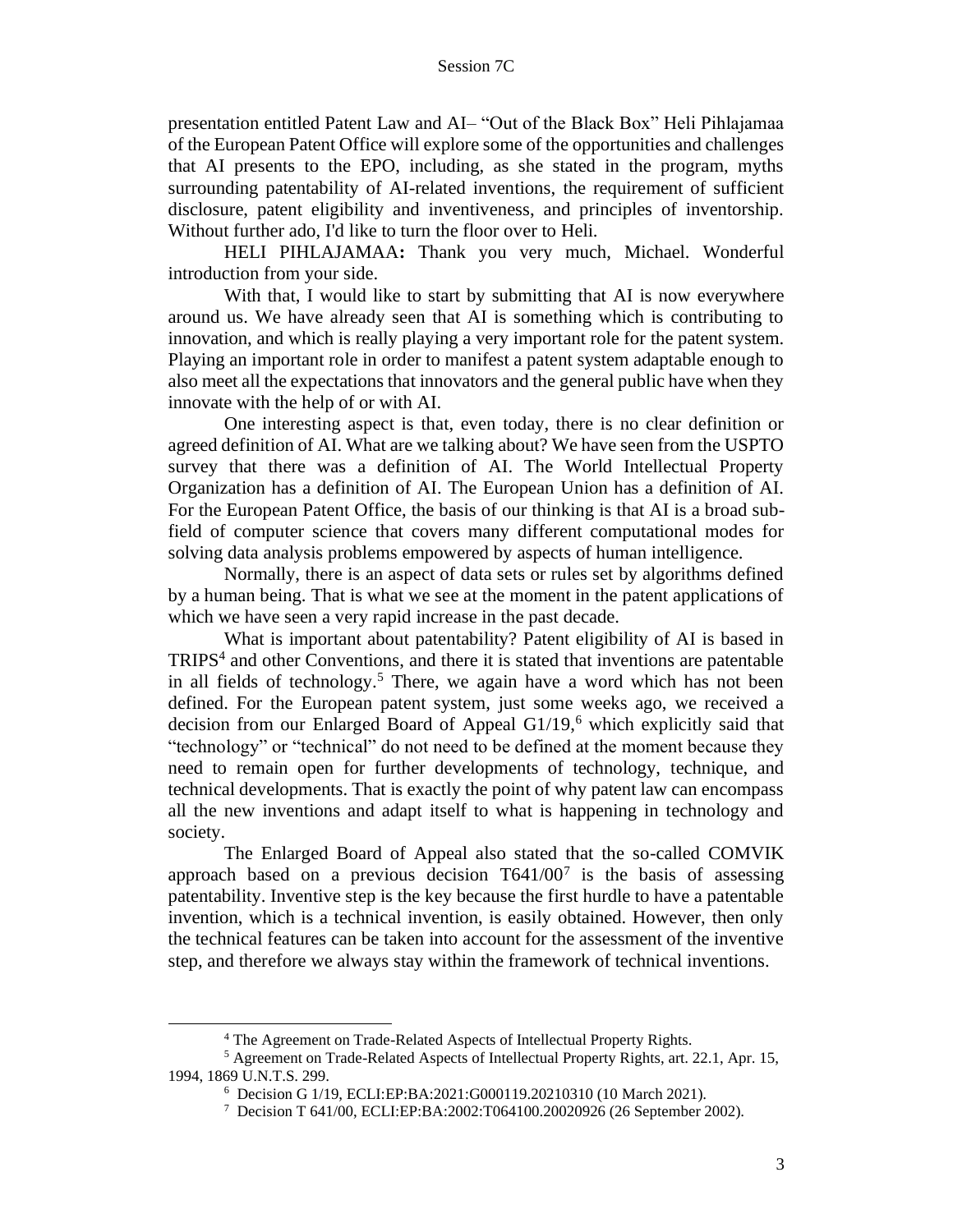The teaching of the Enlarged Board of Appeal gives even further stability for the practice of AI related patents in Europe. What it also brings in is a further important aspect — I said this presentation is to show that AI patentability is out of the black box. That is because there used to be a lot of discussion about AI like "How do we know what is in there?" For patentability we need to know, because for patents, there needs to be made clear that any feature essential for carrying out the invention is described in the application in sufficient detail to render it apparent to a person skilled in the art. The person skilled in the art needs to know how to put the invention in.

That was stated for example, in a recent decision, T2574/16<sup>8</sup> by our boards of appeals, and we got another recent decision from our boards of appeals in T161/18<sup>9</sup> stating that it is important, for example, to describe what kind of training data is used and for which purpose that training data is used, so that a person skilled in the art can understand the invention. It is not necessary to provide the whole data set because that would overburden the patent system, but it is important to know what kind of data and how it is used to obtain the invention and fulfill the set criteria for sufficient disclosure.

Why is that also important? Of course, in the context of AI-related inventions, there has started to be discussion about bias, actually concerning ordre public and morality, which are established concepts of patent law. We don't grant patents for inventions where commercial exploitation would be against ordre public and morality. Therefore, we need enough details to disclose the invention in the application.

If we would be going to a deposit system, which might not even be necessary because all we're talking about can be presented in words. It might even be difficult to find the global agreement to agree on such a specific deposit system, which has been in the discussion — Such a deposit system would make it much more difficult to even look at that kind of ordre public and morality aspect, and the sufficient disclosure aspect. That would bring a further difficulty. How can a person skilled in the art get the information? How can a competitor get the information? How can society get the information?

Here I come to my last point, which concerns society, and the development of the societal understanding of all this that we at the forefront of technology are talking about. AI and the rights and obligations relating to AI need to be part of the societal agreement. If we would start what the USPTO wonderfully did not do, what the UK Patent Office did not do, what the EPO did not do, what the UK High Court did not do in their decisions, if we would start to grant rights to AI systems, how would that affect the later societal discussions about rights and obligations given to machines or computer programs, or how those are transferred somewhere?

Because, of course, the patent is a right to an invention. The right to an invention belongs to the inventor, as it is said in most of the patent conventions. If we would then say the inventor can be a machine, what kind of rights can a machine have? Can a machine have rights even going beyond the patent system?Not

<sup>8</sup> Decision T 2574/16, ECLI:EP:BA:2019:T257416.20191121 (21 November 2019).

<sup>9</sup> Decision T-161/18, ECLI:EU:T:2021:102.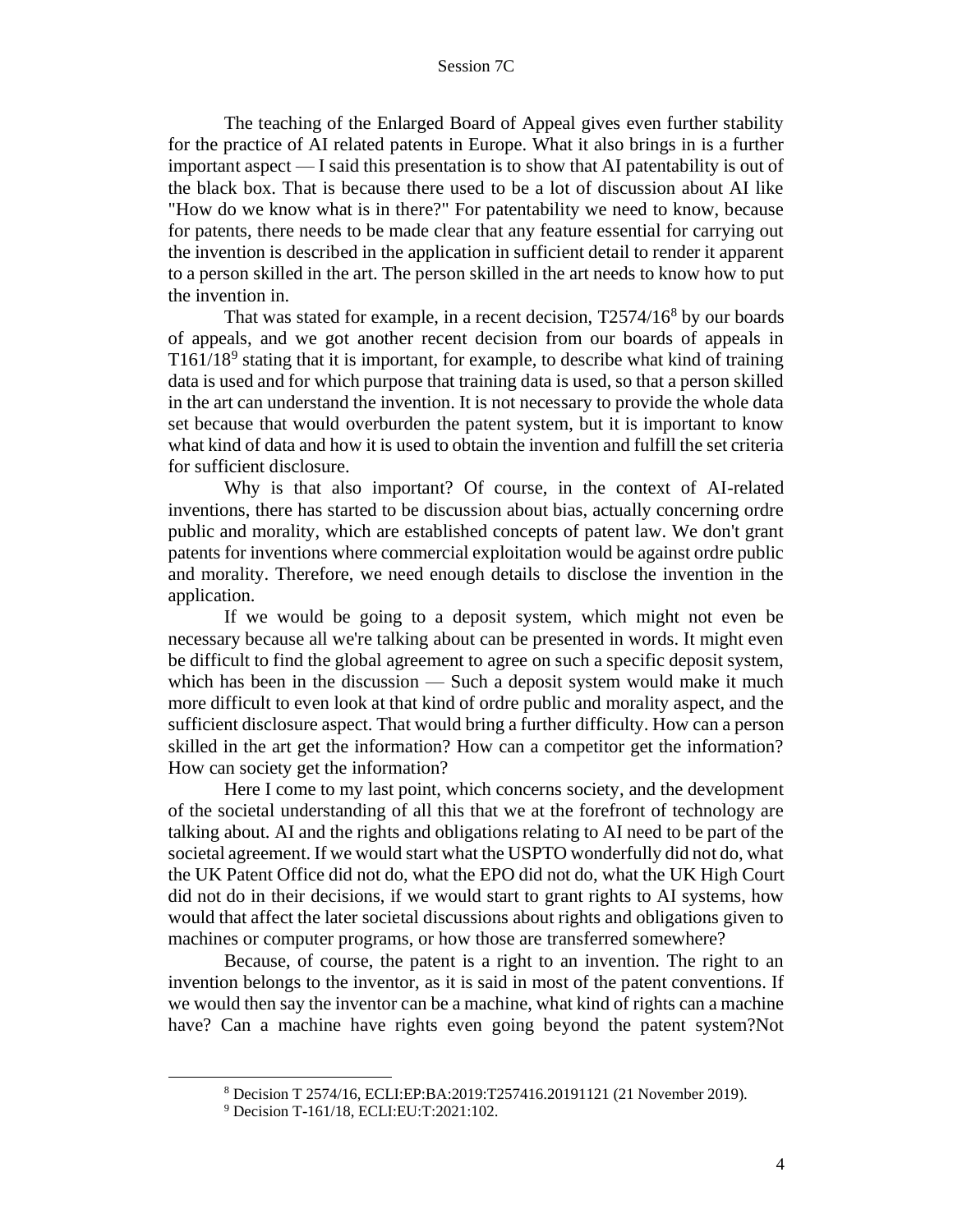forgetting, in everything that we are doing, the human-centric approach is important. Thank you for your attention.

MICHAEL SHAPIRO**:** Thank you so much, Heli. You've given us a great deal to think about, but we only have five minutes to discuss it. Let me quickly introduce our distinguished panelists. We have Michael Fischer from the Venner Shipley firm in Munich; Shlomit Yanisky-Ravid, from the ONO Academic Law School in Israel, a Visiting Professor at Fordham Law School (from 2012) and a Professor Fellow at Yale Law School, ISP;<sup>10</sup> and Ian Ballon from Greenberg Traurig in Palo Alto. They all have questions, no doubt, but let me take the prerogative of the moderator of perhaps posing the first one. At a most basic level, should an AI system be recognized as an inventor?

HELI PIHLAJAMAA**:** As I said, inventorship is a right. In our view at the EPO, and my view, and as I have seen from the court decisions of the other jurisdictions as well, to give that kind of right to a machine might be, at the moment, a little bit premature. That would require a lot of further assessment and further assessment in relation to other systems of rights and principles of law.

MICHAEL SHAPIRO**:** Thank you for reaffirming and confirming that basic point. Other panelists, feel free to jump in.

SHLOMIT YANISKY-RAVID**:** If I may, thank you for inviting me, and thank you for this interesting discussion and conference. What I would like to say is something we wrote in the article that will soon be published in the Michigan State Law Review about summoning the new artificial intelligence as a patent model. We raised these issues — part of them, you've discussed very beautifully, like the black box, and you gave some answers — but we still have some issues about the person of ordinary skill of the art and a machine which can view numerous amounts of data, and also inventors giving false details because firms and the startups don't want to say, "We just use AI." We gave examples of AI as creative inventors.

There is also a matter of quantity because AI can produce — like we show with electronic cycles — a huge number of patents and inventions and can submit them by itself. I just want to ask you: What do you think? Because we raised a new model, my co-author, Regina Jin, who is a patent officer, and I suggested having an AI patent special track to deal with all these AI issues, rather than just thinking about them and testing them as part of the regular track. What do you think about that?

HELI PIHLAJAMAA**:** Wonderful questions. Exactly what is part of the key issue here. Of course, in my seven minutes, which I overdid, I couldn't touch upon all those parts. Certainly, the AI creating new inventions, the AI creating new prior art, that might be a fact, that is certainly a fact, but of course, on the other hand, as Michael mentioned at the beginning, AI is also giving the patent offices the tools to search the data and to classify the data, and thus overcome, let's say, the huge crowd in the prior art in the same way.

On the other hand, the person skilled in the art — so there we can see like we have seen in many other technical areas which have been developing — for example, in chemistry, in some areas, it's very clear that the person skilled in the

<sup>&</sup>lt;sup>10</sup> Information Society Project.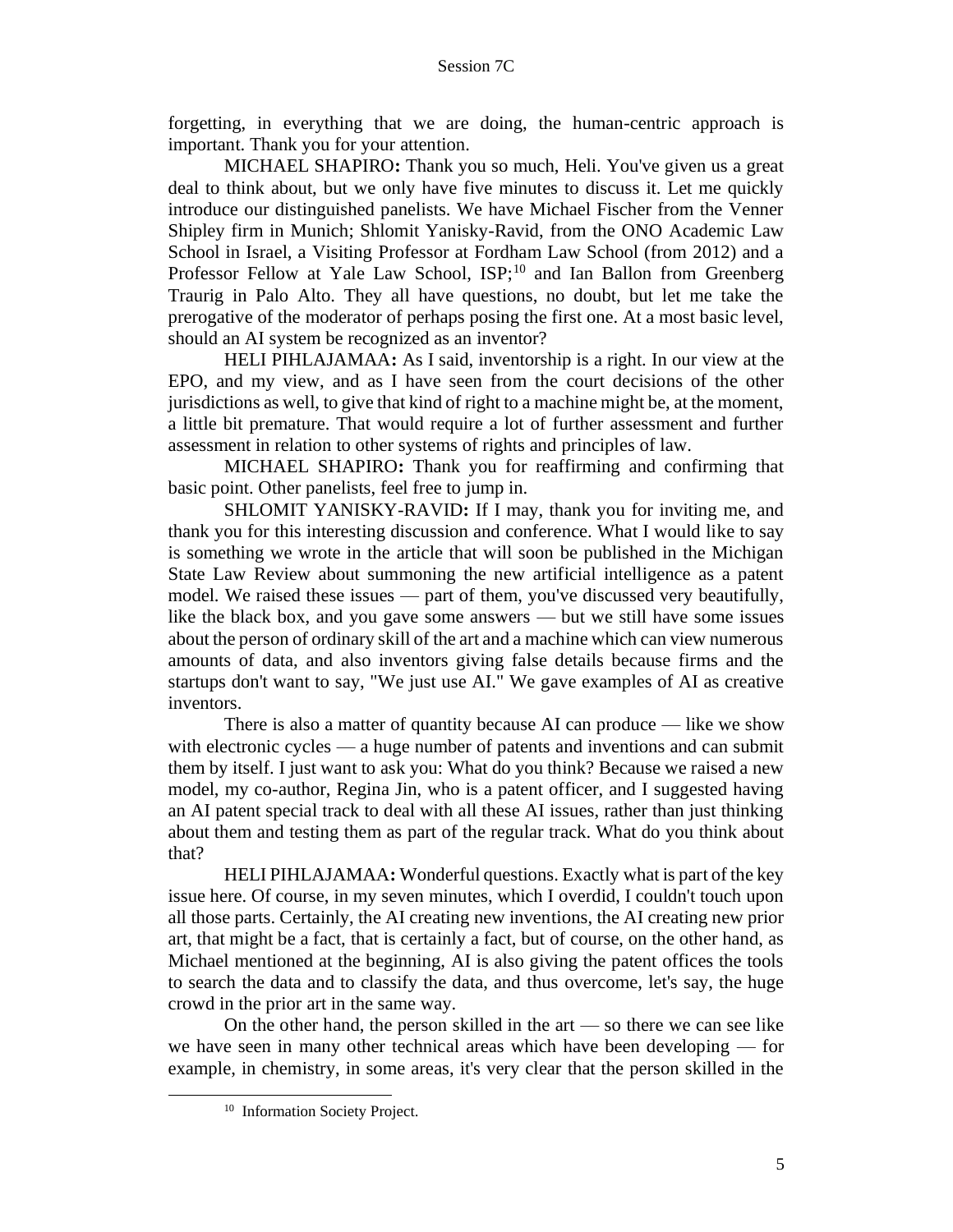art is expected to know how to use a centrifuge. They might not even themselves always be able to know what happens in the centrifuge when they put some chemical substance in there. In the same manner, it can, of course, be expected that the person skilled in the art knows how to use the basic AI tools, and how to employ AI in the processes.

That is part of the adaptability of the patent system because in all jurisdictions, the concept of a person skilled in the art is not a fixed one. It is always having a different level, with a little bit of focus on what is happening in that technical area. Of course, there is one point about what you said also about the disclosure. Namely, we saw in the first AI applications, we started to receive a debut.

There, it often happened that the applicant just brought in "doing this using AI" or "achieving the invention with the help of a neural network," to put it in very easy ways. Of course, that is not sufficient disclosure, as we have now received the feedback from the Board of Appeal decisions which I mentioned in my speech.

MICHAEL SHAPIRO**:** I see that the clock has run on this particular round. Unless I hear a really compelling need to pose a question, which could be picked up later by Heli, I'd like to turn now to Janet Freilich of the Fordham University Law School, which I understand is one of the premier institutions in the world. She will address the intriguing topic of using technology to find patents.

JANET FREILICH: Thank you so much. I will confirm that Fordham is indeed one of the premier institutions in this area. Thank you to Hugh for hosting this conference. Let me talk about how technology is changing the way that we search for patents, find patents, interact with patents, and then some of the uses and pitfalls of technology.

Historically, we just ignored a lot of patents. It used to be that there were so many patents out there, that it was impossible for any one person to read all of them or be aware of all of them. Computers, of course, are very good at reading large numbers of technology and aggregating that information. There is a market that has popped up over the past few years, called patent analytics as an umbrella term that uses computers' AI technology to track information in patents. The market right now is set with approximately \$700 million per year. That's projected to grow to \$1.7 billion a year in five years. It is a growing technological area and it's of growing importance.

I'm going to focus here, since I only have a little bit of time, on automated freedom to operate analyses, and on automated patent landscape searches. I will discuss the uses and the challenges of both of those technologies. Let me begin with automated freedom to operate analyses. Here, what's happening is AI is being used to conduct a freedom to operate analysis on the particular technology. Probably not surprisingly, this is most advanced in chemistry because it's a lot easier to define claim scope in chemistry than in other fields. Although, I am not saying that this is an easy task even in other fields. Because it is challenging, automated freedom-tooperate analyses are not in widespread use right now. They do have a long way to go before they will be in widespread use, if ever.

But there is currently at least one service that allows scientists who are thinking about synthesizing a particular molecule to design a method of synthesis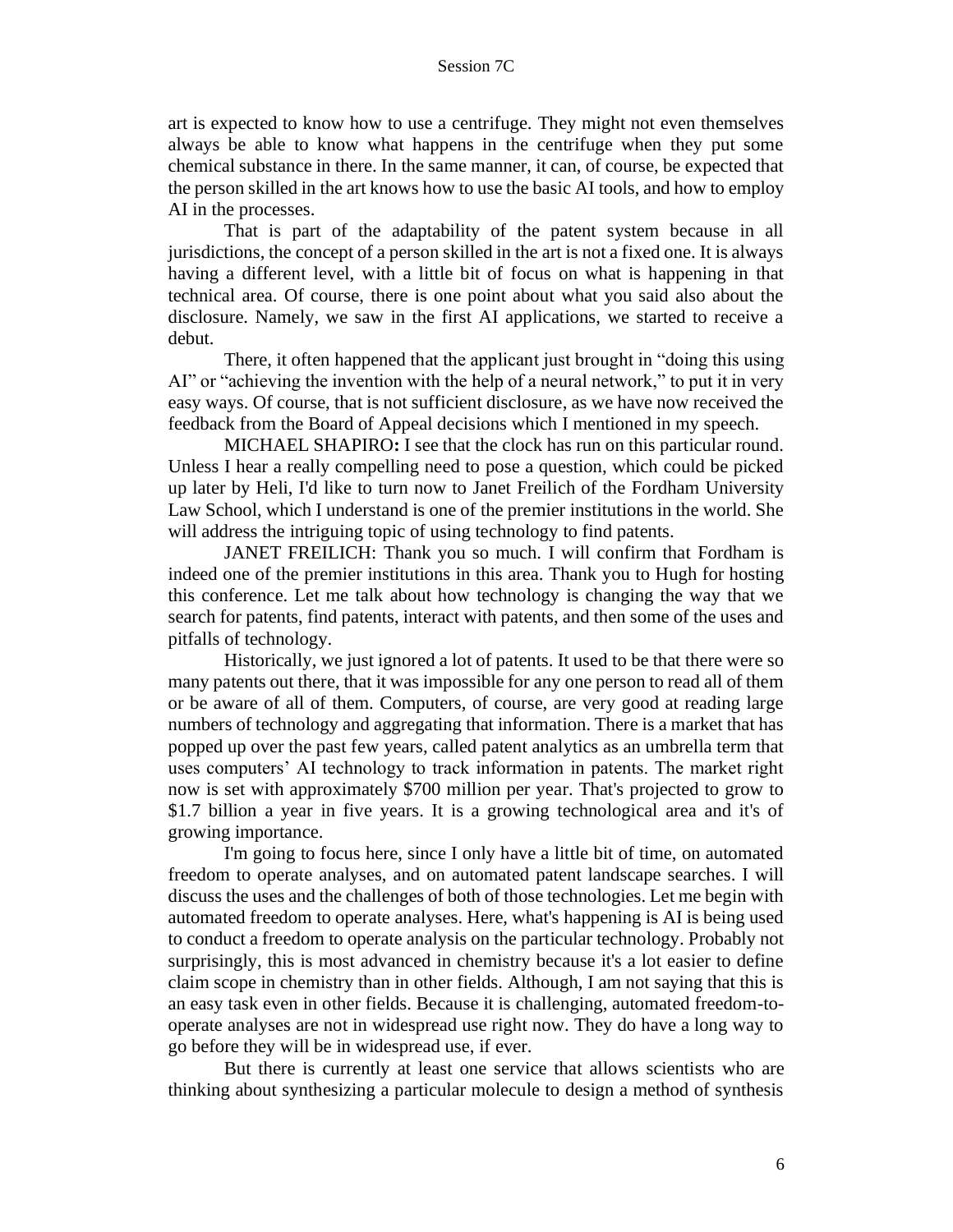that avoids patented methods or patented molecules, which sounds very nice in theory, because if the computer can do your freedom to operate search, first of all, it might be possible where it was not before, it's cheaper, and in some circumstances, it might be more reliable than doing a search manually.

There were also some major challenges. When I talk to scientists about automated freedom to operate searches, they will say, "Oh, wow, that sounds great." Then when I talk to lawyers, they say, "Oh no, that sounds very dangerous." One of the major challenges is that right now, automated freedom to operate searches effectively weigh all patents equally. So, if you find a group of patents that is relevant, the computer will say, "Avoid them all."

That is not necessarily true in practice. In practice, some patents that, at first glance, appear to pose a roadblock to introducing a technology might turn out, first of all, not to be valid — many patents are not, in fact, valid — or claim language can be ambiguous. Patents may not actually read on to the technology issue if the claims are closely analyzed.

All of these concerns can be dealt with, with manual review, and perhaps with AI as it improves. Right now, AI is not particularly good at assessing validity and not particularly good at interpreting claim language.

One of the challenges of automated freedom to operate searches is that they make it very easy to bypass lawyers. If you are a scientist, you can save money on a freedom to operate search instead of asking a lawyer to do it, by inputting your desired end result into the computer, and then your computer spits out some recommended synthesis route, for example.

But there is a danger to not seeing the patents you're avoiding and to not having a legal expert analyze which patents you're avoiding. My main concern is that automated freedom to operate analyses might lead to over-avoidance of patents and might increase the cost of designing around a patent because it requires designing around patents that may not actually need to be designed around and may over-deter some new technological development.

I also want to talk briefly about a second type of patent analytics, so not freedom to operate searches now, but patent landscape analysis, which is a broader category of analysis that uses AI to review large numbers of patents in a particular technology and produces a report on the patent landscape. The report might include details, it may tell how many patents exist, who owns the patents, what subcategories of technology these patents relate to, and other details as specified by the user.

The idea is that policymakers and businesses can quickly survey the state of technology in the field and make decisions based on that knowledge, which is it's very exciting to be able to do this with patents. It's also something that has been done for a long time. Technology is increasing our ability to search, classify, organize, and extract information. It's making the process cheaper, and it's reducing the amount of manual review that needs to be done.

There are policymakers who have commissioned patent landscape analyses, the WHO and the UN have produced a number of patent landscape reports. National governments have used this technology to understand collaboration and knowledge flows between companies to select areas that tend to focus to devise innovation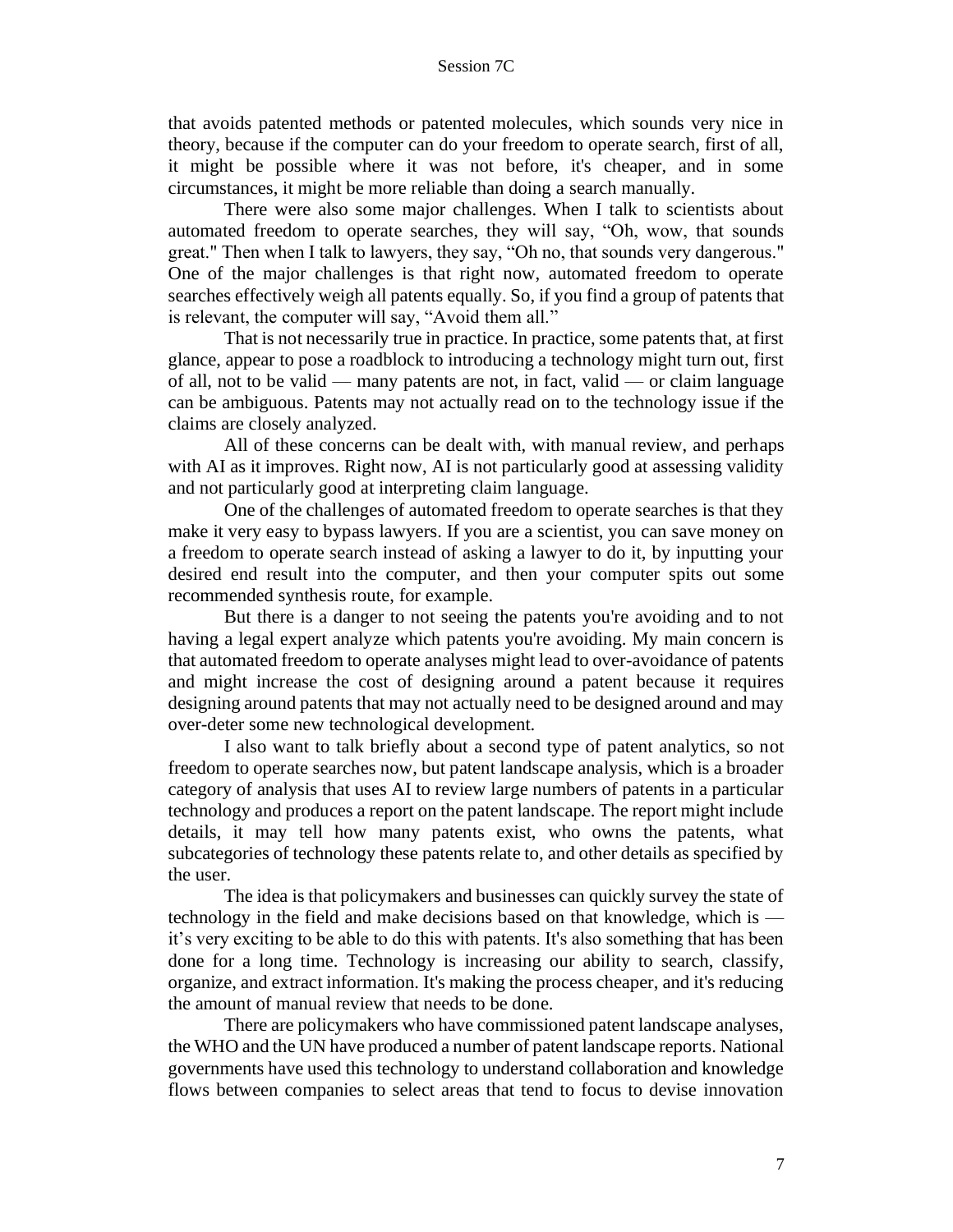policy. Companies will use patent analytics to get information on competitors, to make decisions about moving into new markets, to inform merger targets, possibly to do what are called whitespace analyses, to highlight where patents are not prevalent, which provides companies with leads on underdeveloped technology spaces they might want to move into. That is a really exciting possible use of the information in patents, which has historically been hard to extract because there's just so much of it.

There were also pitfalls to automating this kind of patent landscape analysis. Like I described for freedom to operate analyses, patent landscape analyses often weigh all patents equally. They do not necessarily account for validity. If you have two patents in the same technology area, those two patents do not necessarily reflect equal amounts of research. In fact, they often don't. One patent might reflect a lot of research in a core area, and another one might reflect something that has never actually been tried.

My concern is that patent landscape analysis can be really misleading if it's interpreted by stakeholders who are not familiar with patent law. It can make it look like there's a cluttered patent landscape, where that actually might not be true. There might not be valid patents or the patents in the area might deal more incidentally, and not reflect the actual research in a particular area.

Let me end just with a couple of cautions about this technology. First of all, I think that patents are going to become a lot more accessible. I'm totally out of time. I will just stop there and say this is interesting technology, but there are dangers. Thank you.

MICHAEL SHAPIRO: Thank you so much, Janet. It was a very clear statement accessible to even a person not schooled in the technical arts, such as your moderator. I would just turn to other members of the panel to see if there are any questions at this time.

HELI PIHLAJAMAA: Janet, if I may. I found it fascinating what you were saying, especially that AI can make patents and technical knowledge in patents more accessible. Could you imagine how the understanding problems could be solved in that context as well? Because you pointed to that danger.

JANET FREILICH: I think one key point is simply to always have a lawyer help look at this. AI does not mean getting rid of lawyers. I think it's just really important to remember the role of lawyers in interpreting these. I also think it's important to have lawyers on the design side of these technologies.

There are many different services that offer these. I'm deliberately not naming specific companies. Some companies seem to be mostly driven by computer scientists and others by lawyers. It's good to have a combination because both areas of expertise are really important.

It's very easy to get information from patents, but if your program doesn't know what the information means, it can be very misleading. I would say both on the design and on the interpretation, just make sure to talk to patent lawyers. Thank you for your question.

CARLO LAVIZZARI: Janet, would you say there is a particular demand in chemistry, especially due to the way the patent system operates in chemistry? Or do you think it would be applicable in all fields per se?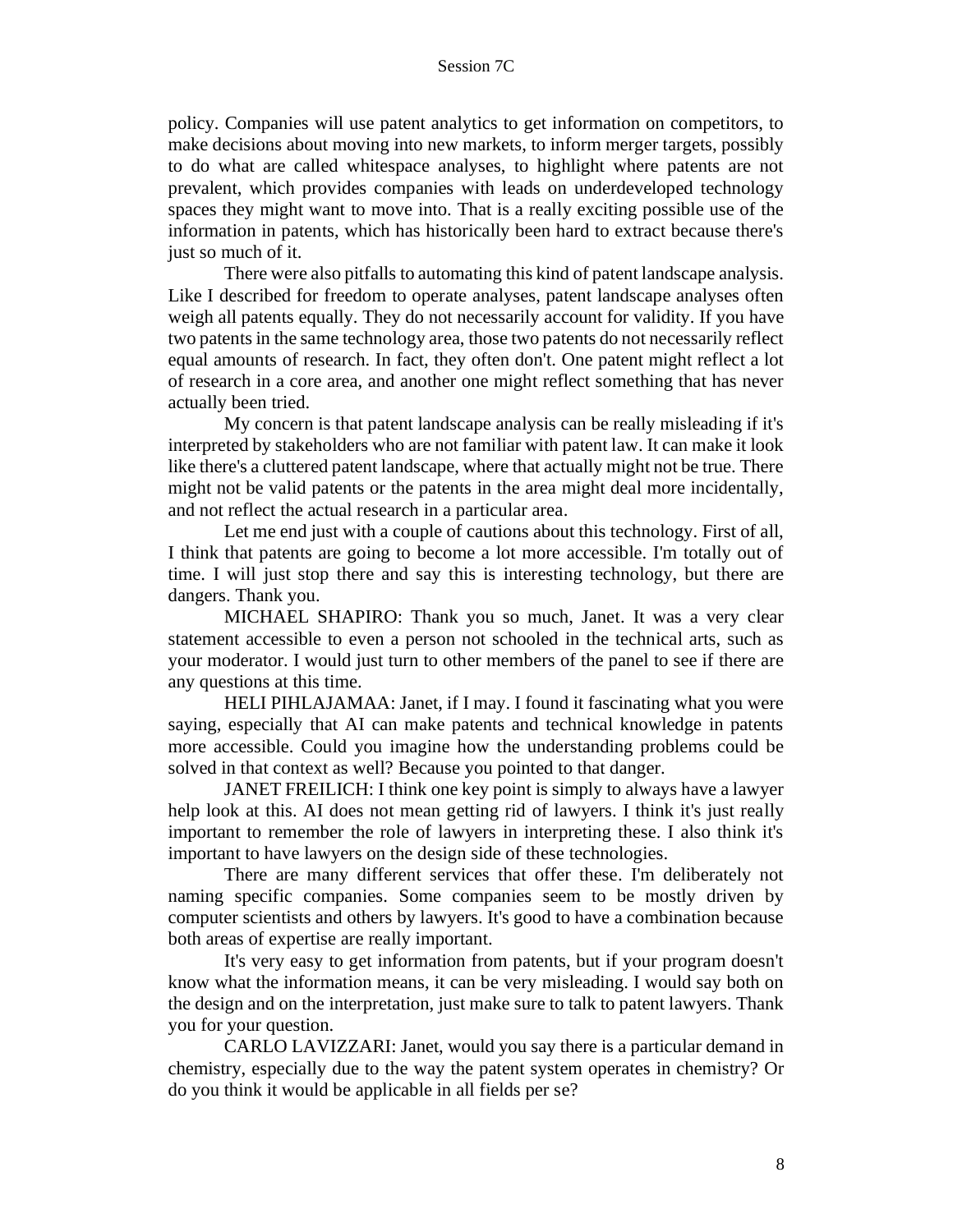JANET FREILICH: I think that if a technology were available there would be demand in all fields. It's just much harder to do as well in other fields. To the question on demand, it's an interesting question because at least in the US, there are reasons to not want to know what patents are out there when you are developing a product. You might have increased damages if you do eventually infringe, if you were already aware of those patents. At least, anecdotally sometimes engineers are told not to read patents, to avoid knowing about it.

To the extent it becomes easier to read patents or easier to know about patents, I'm not sure that scientists would necessarily see that as a positive because it also potentially increases the dangers of willful infringement. That said, if it's easier to sort through patents, it could be helpful in some industries. It could also make everything grind to a halt. There are some industries where it would be impossible to do anything if you actually took into account every patent that was out there.

As a practical matter, a really good freedom to operate search could actually be a really problematic thing as our patent system stands right now. I think patent landscape analyses are more promising and could be useful in all industries.

MICHAEL SHAPIRO: Well, good questions all and terrific responses. Are there more questions at this point before moving on to our final presentation? We'll also have an opportunity in the wrap-up general discussion, if we've missed any.

SHLOMIT YANISKY-RAVID: I just wanted to mention some issues that I thought were really interesting. I think heading into this era where there is AI for doing searches, transparency is really important — for the purpose of giving the client the choice whether he or she would like to adhere to an AI search or not. Alternatively, if there is a gap between the lawyer's decision and the AI, "someone" has to explain why. I think in the long run, heading into the future, I like what you're saying, that AI may save a lot of money and these systems are very efficient. I think, at a certain point in the near future, it would be a negligence *not* to use AI or not to offer AI. I really think sooner than you think, the use of these AI systems will be implacable and feasible. Thank you.

JANET FREILICH: Thank you so much. You're 100% right about transparency and I just wrote that down in big letters because that's going on my paper. Yes, transparency about what the AI is doing: very important. Thank you.

MICHAEL SHAPIRO: Well, good. I'm learning quite a bit. I think it's now time to make the transition from the patent space to the copyright space. To help us in that new territory, we turn to Carlo Lavizzari, who has a presentation titled, "'Feed me!' Said the Machine, and so Said Its Feeder: How to Square IP with AI, TDM, and Machine Learning." Carlo, the floor is yours.

CARLO LAVIZZARI: Thank you very much. This is borrowed in fact, from the *Little Shop of Horrors*, for those who know the musical where a carnivorous plant ultimately has to be fed to keep going. The entire venture of a flower shop that just wanted to become a little bit more famous ends pretty badly for at least the creators involved. Some of the characteristics of AI, which heavily is built on one side may be patents, but also trade secrets and what patent lawyers call nonpatent literature: scientific, technical, medical, and other literature to derive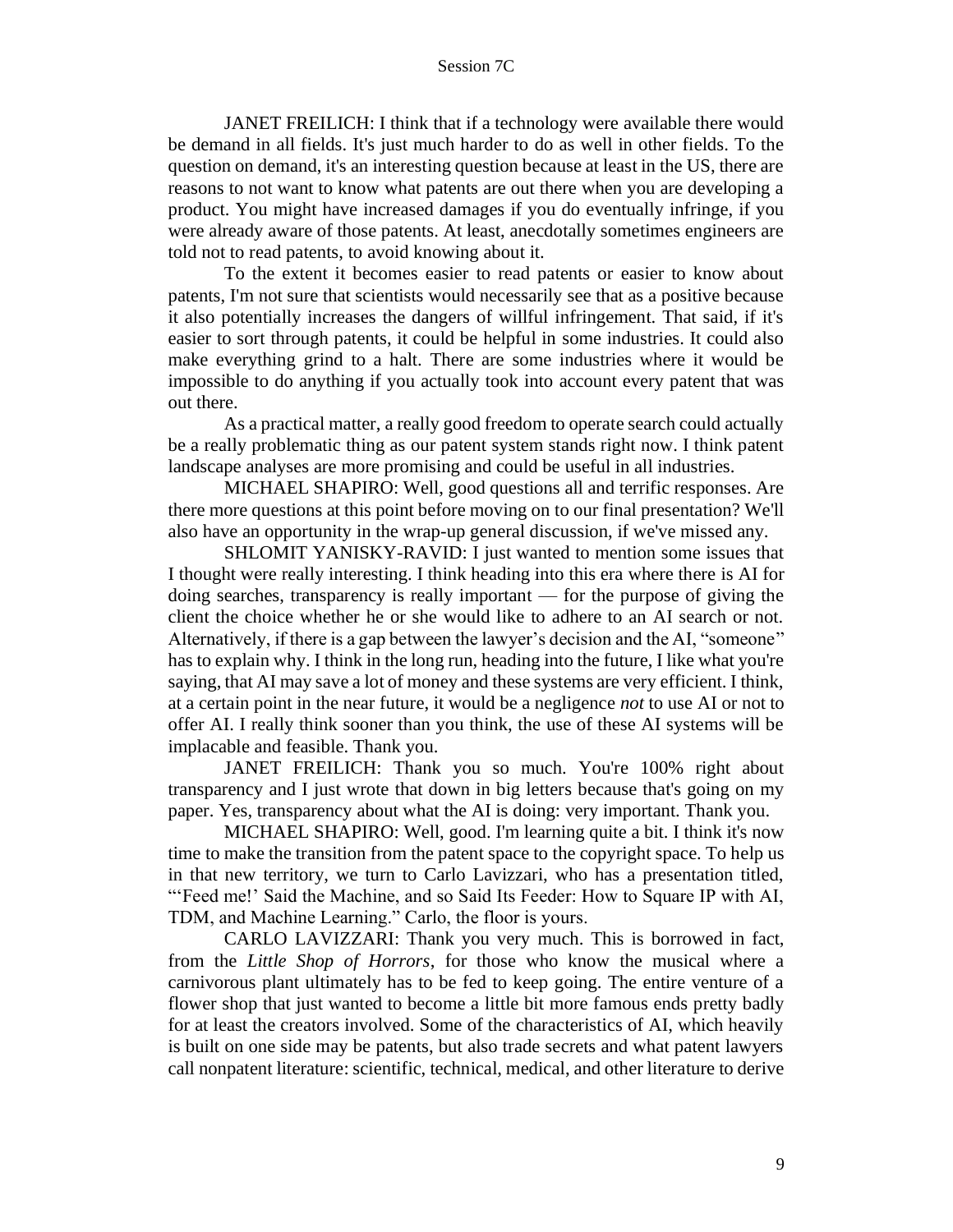the knowledge to, in fact, teach the machine, analogous to feeding the machine, to create value for humanity.

In essence, we have to marry with the new technology of artificial intelligence what creativity offers — the art of the impossible — with a political sphere, which is the art of the possible, as was said by Ben Okri, a writer.

At the moment, I think most IP lawyers as I can see from  $AIPPI<sup>11</sup>$  gravitate to being slow to adapt the law and apply existing norms. I think I would subscribe to that too. Similar to what Heli alluded to, I think it is important to take a light step back and say, "What are the policy frameworks for humanity for a human-centered AI approach that are needed?" How does intellectual property and, in my case, copyright fit into it?

I think that is important because not every AI may be, in fact, beneficial, a bit like the carnivorous plant. It could come with some dangerous or unwanted effect or just become a runaway technology. I think when you look at genetics, the bioethics field with many professors with tenure at universities investing time in the ethics of genetics and research in that area, maybe similar ethics are needed for the field of AI as well.

Apart from personal data, freedom of information laws, equality and debiasing, the reuse of data collected with public money or private money, the specific concerns with health data and data sets, the transparency needed for statistical decision making may be important factors. If you think of HR, people being either shortlisted for jobs or not, and then perhaps being happy in the future– for these decisions to be taken entirely by machines as long as they have been preset in a defensible manner.

One could break this down to transparency and accountability. Quality a bit like in the text and data mining discussions, the good old rule of garbage in, garbage out. It is paramount to have quality there. The privacy and security issues of consumers and those whose data might be used, the fairness availability issue and then sustainability or architected-in values that may come up.

Just two or three days ago in Europe, a cultural committee of parliament in Europe said that cultural diversity should be built and regulated into AI. There could be a number of value factors coming into play. With this macro view, which I mention because I do think even in the limited seven minutes of time available, it's important to keep this larger perspective, my thesis is that, in fact, protecting IP used as inputs for AI is conducive to the values of building trust, high quality inputs, transparency, and assuring the provenance and guarding against — let's say, fake news being used as input to a good AI technology which will still produce terrible outcomes because the fundamental basis is either untraceable or unknowable. My thesis is that what is needed is a sustainable environment where the machine wants to be fed but so do the creators.

Already for the  $STM^{12}$  field, a vibrant licensing network in fact exists for machine learning. Text and data mining has really come a long way since when this technology started to appear about 40 years ago. For the publishers that want to be involved, they can either use AI to become more efficient or offer trusted data sets

<sup>&</sup>lt;sup>11</sup> International Association for the Protection of Intellectual Property.

<sup>&</sup>lt;sup>12</sup> Science, technology and medicine.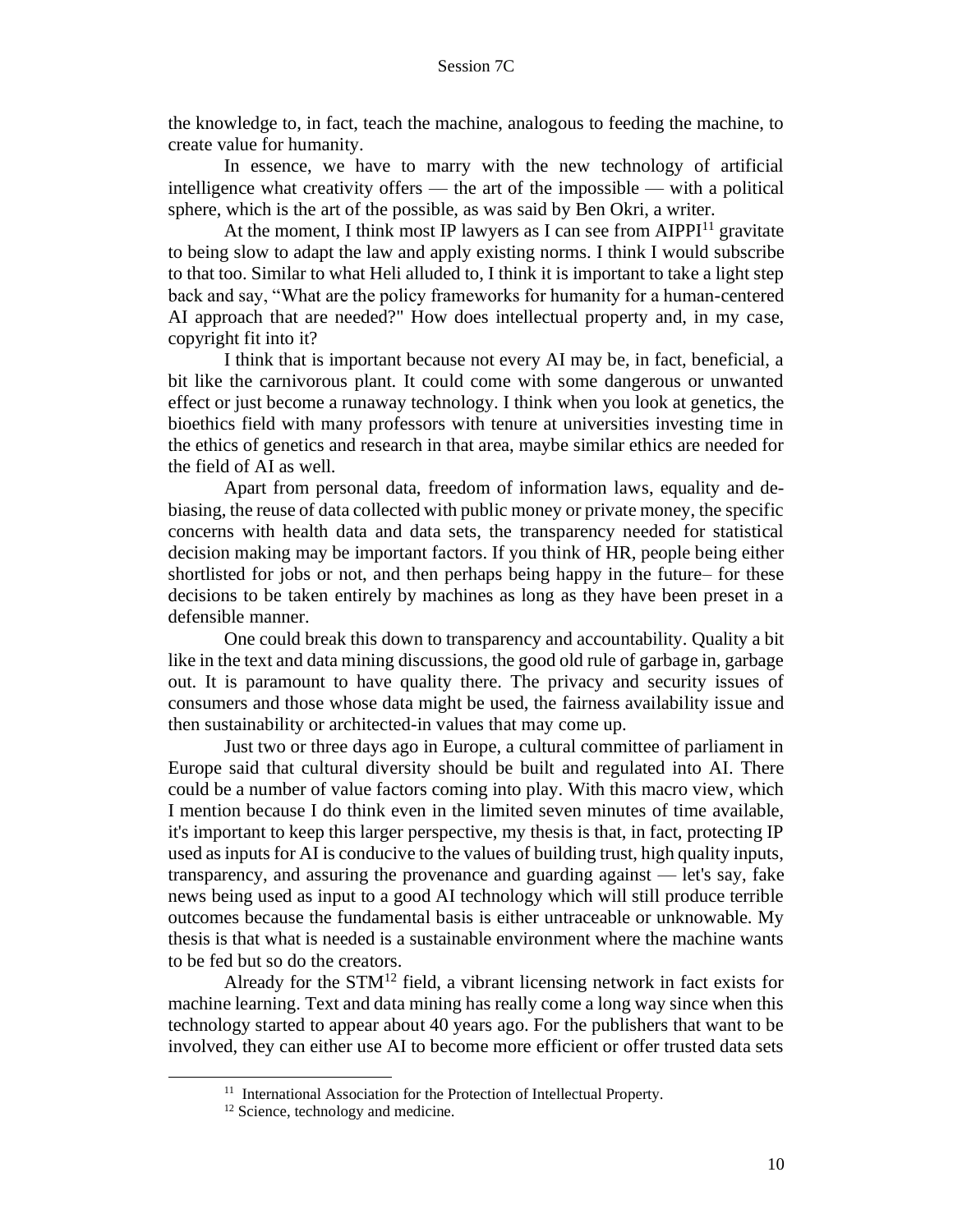that have a certain quality for input and offer those for sale. You would say that the future reader for authors and for publishers perhaps in the nonfiction field, perhaps even in fiction for sentiment analysis, et cetera, are machines. So, the AI space not only changes who the inventor might be, but also who the consumer might be.

There's another important report from the EU parliament about education and how AI will change the entire educational landscape. For educational publishers, surely if the consumer environment changes, the learners learn in different ways. That changes the entire market as well.

When we look at the existing landscape of existing IP laws we have, through fair use and exceptions that are perhaps widely worded, a vagueness which many welcome, but I would argue is detrimental, leading to quality inputs being underresourced and under-demanded, and an obscurity — how content is actually obtained. I think in many cases, the trade secret IP protection desire leads also to data sets used for machine learning to remain obscure, perhaps the providence even being illegal or questionable in other ways.

I think for the entire trust environment and in an ecosystem of transparency — where does the training data come from? Can I trace it? Similar to drug experiments, where in a trial I have to be able to disclose every syringe I've used, I think here the transparency would do a great deal also to foster consumer confidence. Licensing, I would argue, is in fact conducive to this integrity and transparency.

I come now to a discussion between licensing and exceptions. I think many of the big tech or promising AI proponents would argue that exceptions are needed so inventions can make good use of existing IP data sets — that the users are nonconsumptive and that there is no interference with the market or that whatever is extracted are just mere facts. Those would be typical arguments. I think yesterday the *Google v. Oracle<sup>13</sup>* software case was mentioned, which may fuel this line of arguing.

I would hold against the notion that fair use can also entrench deep-pocketed commercial users. It is not always in the interest of leveling the playing field to have fair use apply. As to the non-consumptive views, I would say if there was a whiskey distillery and it found that the whiskey it produces is used for biofuel in a non-consumptive way, it would still want to be paid for its whiskey. Of course, in the case of whiskey, it would be a sacrilege to use that for biofuel.

A case that has gone the other way is certainly the *TVE* yes case<sup>14</sup> in the US that shows that AI is also subject to copyright rules. One could also cite the *Audible*

<sup>13</sup> Google LLC v. Oracle America, Inc.,141 S.Ct. 1183 (2021).

<sup>14</sup> Fox News Network, LLC v. TVEyes, Inc., 883 F.3d 169 (2d Cir. 2018).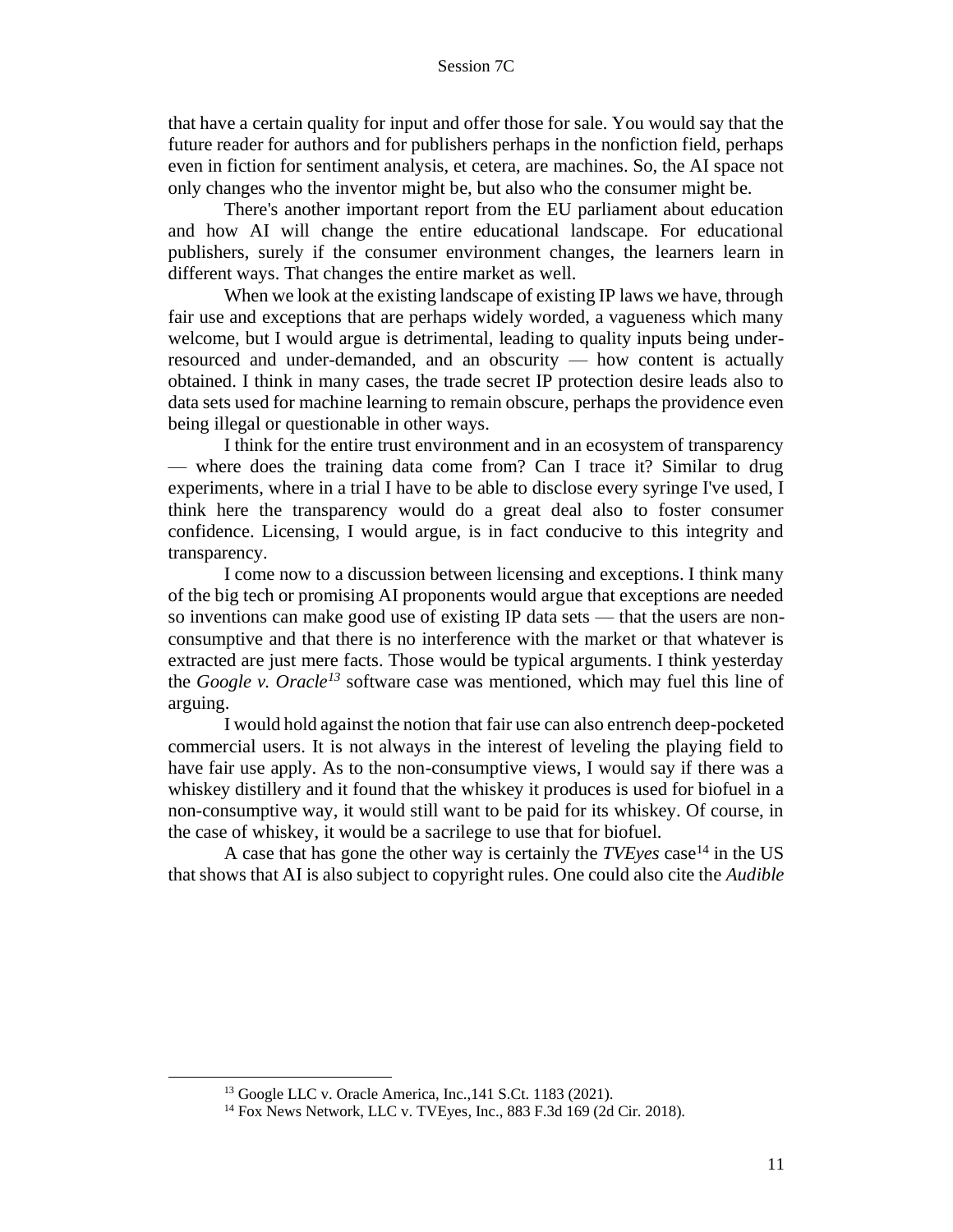settlement<sup>15</sup> in part that  $AAP^{16}$  achieved. More recently, in a lower case<sup>17</sup> from the United States District Court of Delaware just a few days ago, my attention was drawn by Roy Kaufman, where it was held in a dispute that the case can go ahead — a case involving analytics of legal text. The plaintiffs were Thomson Reuters and Westlaw against an entity called Ross, Inc. that wanted the case to be dismissed. The Delaware court found, "No," there was a sufficient averment of copyright violation and also tortious interference with contract, which is perhaps another avenue for rights holders to protect their AI — having a stringent contractual chain.

Having rushed through my thesis of saying licensing is conducive to building trust, I want to also recommend next steps in this open field, and I'm happy to be shot down on them. I think we would need some standard identifiers for AI entities, whether they are recognized as legal entities or not — I would favor not. Still, identifying and giving an identifier to AI would make the transparency easier and would be basically faster and perhaps even a deposit system.

The provenance of integrity could be built along the lines of escrow agreements. There is a WIPO Treaty on the deposit of microorganisms. Maybe one could look at some kind of deposit rule for data sets that have been machine trained and rules for disclosure that limit the disclosure to appropriate cases, safeguarding trade secrets, and legitimate expectations.

Finally, I would say that a whole cultural debate needs to take place — an ethical debate similar to the bioethical debate in genetics. Of course, I would argue that we ought to have fun and debate in such conferences, such as the one Fordham has a long tradition in. That would conclude my talk today.

MICHAEL SHAPIRO: Carlo, thank you so much for those insightful remarks as always. We have a number of questions, many of them focusing on licensing issues that you've already addressed. I also want to flag that Ian on our panel has some observations on data portability including copyright, the  $DMCA<sup>18</sup>$ and non-IP protections that we would like to save some time for.

Let's begin with what I will call a group of questions relating to the licensing issue. One commentator put it this way: Companies which use copyrighted works to train AI — ought they be paying licensing fees for the reproduction right? I think we can anticipate the answer to that, but I'll let Carlo speak to it.

Another questioner asked: Is collective licensing useful? It may be critical for efficient permission seeking and granting for machine learning uses, but should collective licensing be required? Let me just leave that as a paired set for Carlo's response, and then we'll circle back to Ian for some views on data portability.

<sup>&</sup>lt;sup>15</sup> Audible, an audio book business, agreed not to include the copyrighted works of several authors in one of their programs without receiving the consent of said authors. Andrew Albanese, In Captions Settlement, Audible Will Not Use AAP Member Content Without Permission, Publishers Weekly, https://www.publishersweekly.com/pw/by-

topic/digital/copyright/article/82370-in-final-settlement-audible-agrees-to-limit-its-captionsprogram.html.

<sup>&</sup>lt;sup>16</sup> Association of American Publishers.

<sup>17</sup> Thomson Reuters Enterprise Centre GmbH v. ROSS Intelligence Inc., No. 20-613 (D. Del. Mar. 29, 2021).

<sup>&</sup>lt;sup>18</sup> Digital Millennium Copyright Act.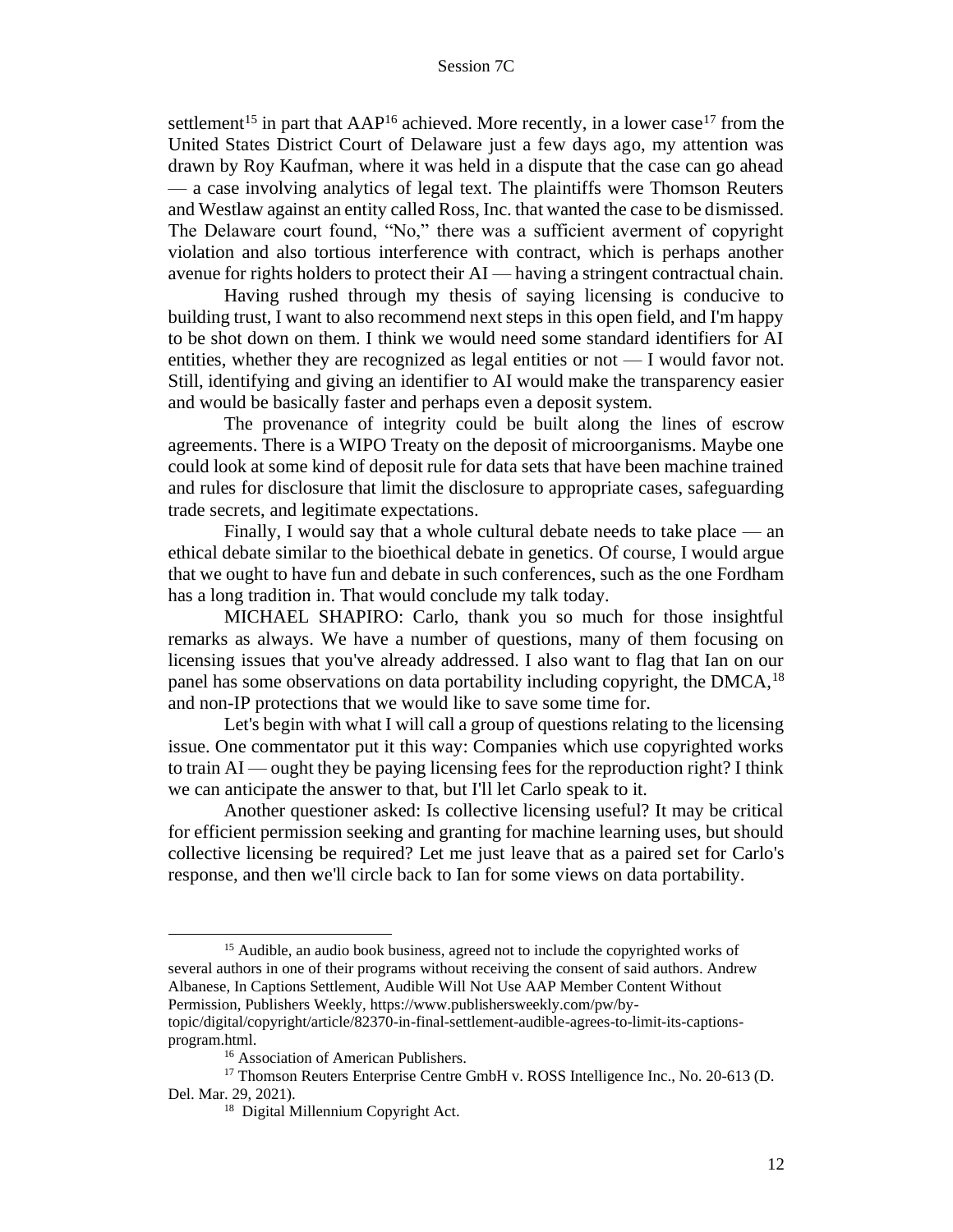CARLO LAVIZZARI: Yes, thank you for those questions. I think the answer is actually, it depends, to that one asked by Barry Scannell. If you look at the Google Books case,  $19$  if all you want to do is count the number of A's or the genetic codes in a science article, just the genes as they are mentioned, perhaps these uses are indeed fair use and do not really require much.

Interestingly, in the *Google* case, which is often cited for not needing to pay, the judge in the second circuit excluded look-up information, cookbooks, poetry, short works that would be damaged in very different ways from longer works where it was found fair use to copy entire works to then do something useful, for instance, the visually impaired.

I think the answer is, it depends, but there isn't a one-size-fits-all answer. It really depends. I would argue that for most AI-sophisticated uses, and that can perhaps already answer the second question, when you have, for instance, 16,000 diabetes articles you want to analyze for a decision tool for a doctor, they're not all coming from the same publisher. They might be coming from a finite number of publishers, in which case individual licensing is possible, but in many instances, it will not be possible to achieve a literature that is comprehensive and high quality and doesn't miss out.

I think in the case of diabetes, we would all agree, you can't afford to not want to know, as perhaps people might say in the freedom to operate scenario. There, perhaps collective licensing is the method of choice. I'm not sure it needs to be mandatory, per se, but perhaps if no easy licensing is available, that could be a factor, pointing again to some kind of fair use.

MICHAEL SHAPIRO: Thank you for that, Carlo. I should mention that the question on collective licensing was presented by Richard Ruddik. I'm not seeing additional questions, so perhaps this is a good moment for Ian to present some observations on data portability, if you're available to do that.

IAN BALLON**:** Yes, thank you. Let me also provide a brief overview of US protection. Carlo was talking about licensing of copyrighted material, and indeed that's part of the framework, but in the United States, an overlay that we have is not just fair use, but also the First Amendment. The legal regime in the U.S. is quite different from Europe, and in practice, most companies that are using data sets in the United States are dealing with unprotectable data.

Certainly, if you're dealing with the case that Carlo talked about — protectable articles or other copyrighted materials in a database — then there's actually a split copyright in the United States (under section 201(c) of the 1976 Copyright Act).<sup>20</sup> For literally 19 years, I represented Knight-Ridder, and then McClatchy in *In re Literary Works in Electronic Databases Copyright Litigation*, <sup>21</sup> which went to the U.S. Supreme Court — on a narrower issue — as *Reed Elsevier v. Muchnick*. <sup>22</sup> That case involved the split copyright of 17 U.S.C.  $\S 201(c)$  where both the database owner and

<sup>19</sup> Authors Guild v. Google, Inc., 804 F.3d 202 (2d Cir. 2015).

 $20$  17 U.S.C. § 201(c).

<sup>21</sup> In re Literary Works in Electronic Databases Copyright Litigation, 654 F.3d 242 (2d Cir. 2011).

 $22$  Reed Elsevier, Inc. v. Muchnick, 559 U.S. 154 (2010).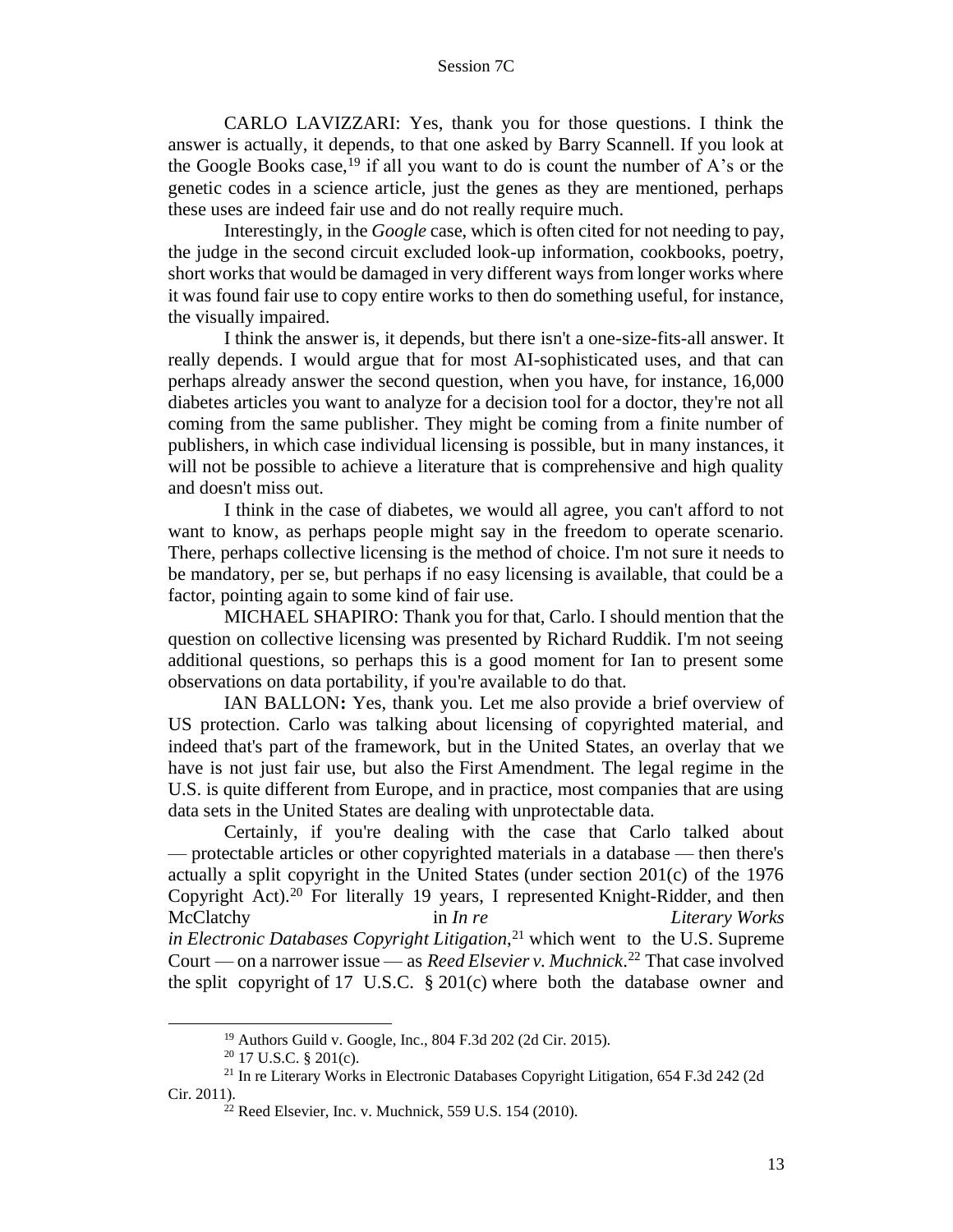contributors own copyright interests. If a data set is comprised of copyrighted material from a database, there may be fair use issues. If the material is used to train an algorithm, it would likely involve intermediate copying. Unless the scraping is done in real time, typically there's an intermediate copy that's downloaded. then data is extracted, and the downloaded copy of the work is deleted. The question then would be, "Is that a fair use?" The answer would depend in part on the impact of the market for the genuine product. There are examples of commercially licensed data sets. But there are also examples where there is no market that is adversely affected when data is used for machine learning and indeed the use itself may be highly transformative. *Authors Guild v. HathiTrust*, is an example of that.<sup>23</sup>

But using copyrighted material to train AI is not the typical case in the United States. Fundamentally, when we are talking about data inputs — the vast majority of test sets comprise data that, under *Feist* , is not entitled to copyright protection.<sup>24</sup>

Database owners have a range of remedies, and companies looking to use data have a number of potential legal obstacles, copyright being one of the most significant because of the potential availability of statutory damages and attorneys' fees, but on the other hand factual databases are entitled to, at most, only thin copyright protection. If an entire factual database is copied, that will likely be infringing — assuming creativity in the selection, arrangement or organization of the database. Courts apply the substantial similarity or virtual identicality test — or in the Second Circuit, "enhanced substantial similarity" — but typically when you're dealing with data sets, only specific elements (and not an entire database) are extracted.

The other strong remedy for database owners is the anti-circumvention provisions of the DMCA, to the extent that data is extracted in a way that circumvents either technological measures or password protections. But there is actually a range of other (non-IP) remedies that typically come into play, including certain common law claims.

MICHAEL SHAPIRO: Ian? I'm just a little concerned that we're bordering on a separate presentation, so if you could be concise on this so that we can provide opportunity for other questions?

IAN BALLON: Sure. I would just say that there is a smorgasbord of remedies depending on the manner in which data is extracted and used, but much of the data in the United States is actually factual, and unprotected under copyright law. That's a far different regime than what exists (or may exist in the future) in Europe.

MICHAEL SHAPIRO: Well, thanks so much for that. I do appreciate it, and sorry to interrupt, but I think you were able to make your central points.

Are there further questions? [Unintelligible] poses a question: Article 3 of the DSM<sup>25</sup> directive addressing cultural heritage institutions — what is the lawful access? Article 4 of the same directive also addresses lawful access and rights

<sup>23</sup> Authors Guild v. HathiTrust, 755 F.3d 87 (2d Cir. 2014).

<sup>&</sup>lt;sup>24</sup> Feist Publications, Inc. v. Rural Telephone Service Co., 499 U.S. 340 (1991).

<sup>&</sup>lt;sup>25</sup> Digital Single Market.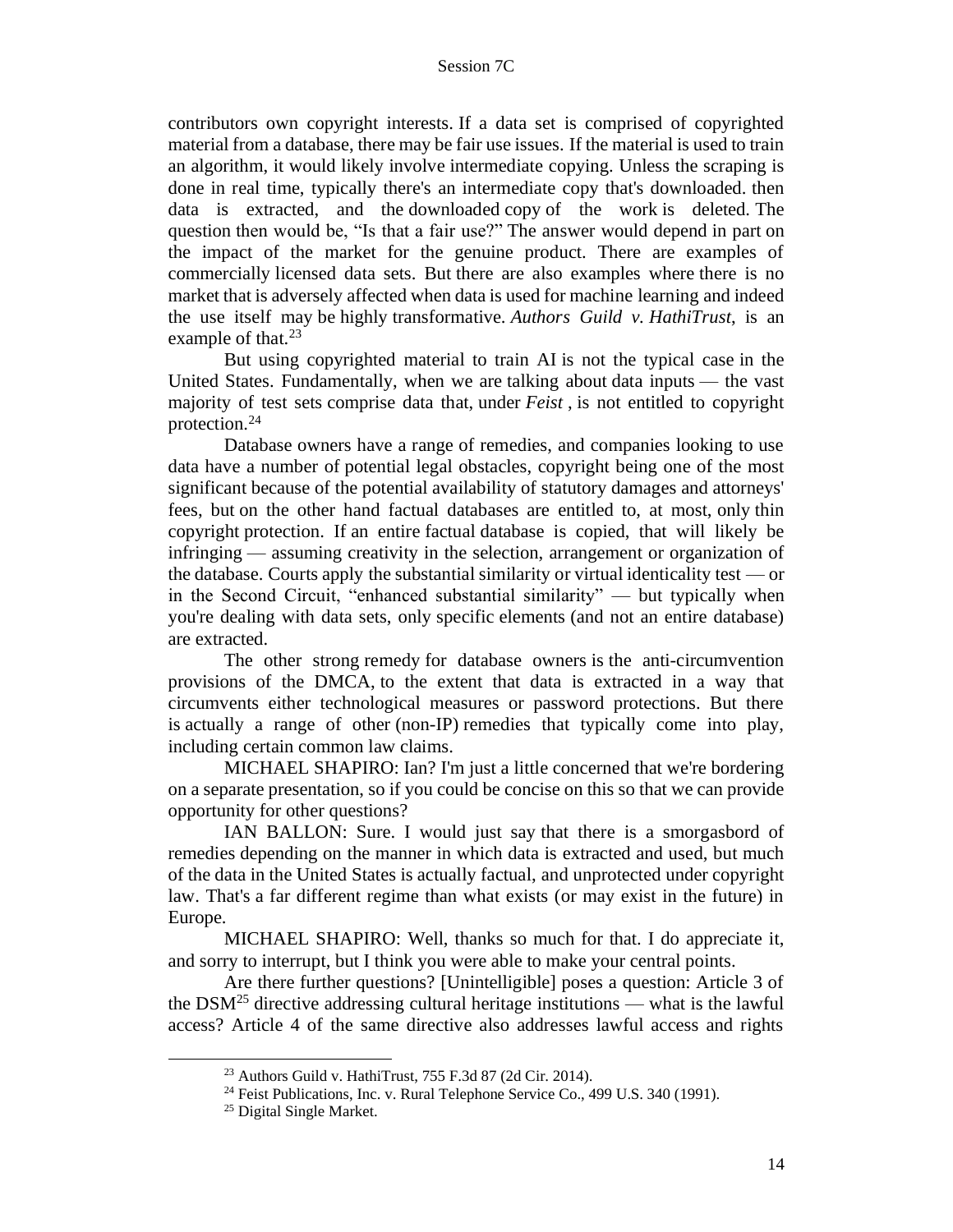holders, including a unilateral opt-out provision. He asks Carlo whether he has any comments on these articles.

CARLO LAVIZZARI: On the non-commercial uses for heritage institutions like libraries, museums or cultural institutions, they are benefiting from an exception and can do text and data mining over broad sets that they typically already hold through prior agreements, be that subscriptions or individual legitimate access arrangements with typically publishers and intermediaries. To the extent that they have lawful access pre-purchased, they can engage in text and data mining, which is presumed already accounted for. They also license very large, broad sets across disciplines.

Meanwhile, commercial companies are able to text and data mine for commercial purposes unless publishers, similar to what Ian Ballon said, where publishers or rights holders are commercializing the selling of sets for text and data mining, they can opt out and declare so. The practicalities of how these opt-outs are being recognized are being worked out in Europe as we speak.

MICHAEL SHAPIRO: Thank you for that response, Carlo, and thank you for the question.

SHLOMIT YANISKY-RAVID: I agree with both of you that the data is more important than even the software. As Ian said, it's not protectable within the US. However, I argue that this issue raises a different kind of protection of a trade secret, because I look at some core decisions such as the *Loomis<sup>26</sup>* and *Robbins* where courts held the opinion that the data that the AI system was based on is a trade secret and therefore, it cannot be exposed. I think this decision raises a very interesting question, such as, what is the interaction between IP and trade secrets, and what can be done about that? Data is surely very important and more so essential for AI systems in order to operate efficiently.

MICHAEL SHAPIRO: Ian, did you have any response to that, or any other members of the panel?

IAN BALLON: I don't have a specific response to that. I will say, because I know we're short on time, I did include a chapter from my treatise on the U.S. perspective on database protection and data portability in connection with AI, for those who are interested in the materials.

CARLO LAVIZZARI: I would have a response. That's precisely why I mentioned the idea of escrow agreements or some kind of deposit like the treaty on microbiology organisms where, under certain conditions, you can access the data if you have some kind of legitimate reasons. If we are creating machines that use data and the data that's used for learning is simply protected by trade secret, it becomes completely opaque as to how these machines operate.

HELI PIHLAJAMAA: From the patent law perspective, I think that the disclosure requirement, as I described it, at least in Europe according to the European case law there, would make it necessary that there is enough data, not necessarily the data sets, but enough information about the purpose and the scope of the data in the patent application.

<sup>26</sup> State v. Loomis, 881 N.W.2d 749 (Wis. 2016).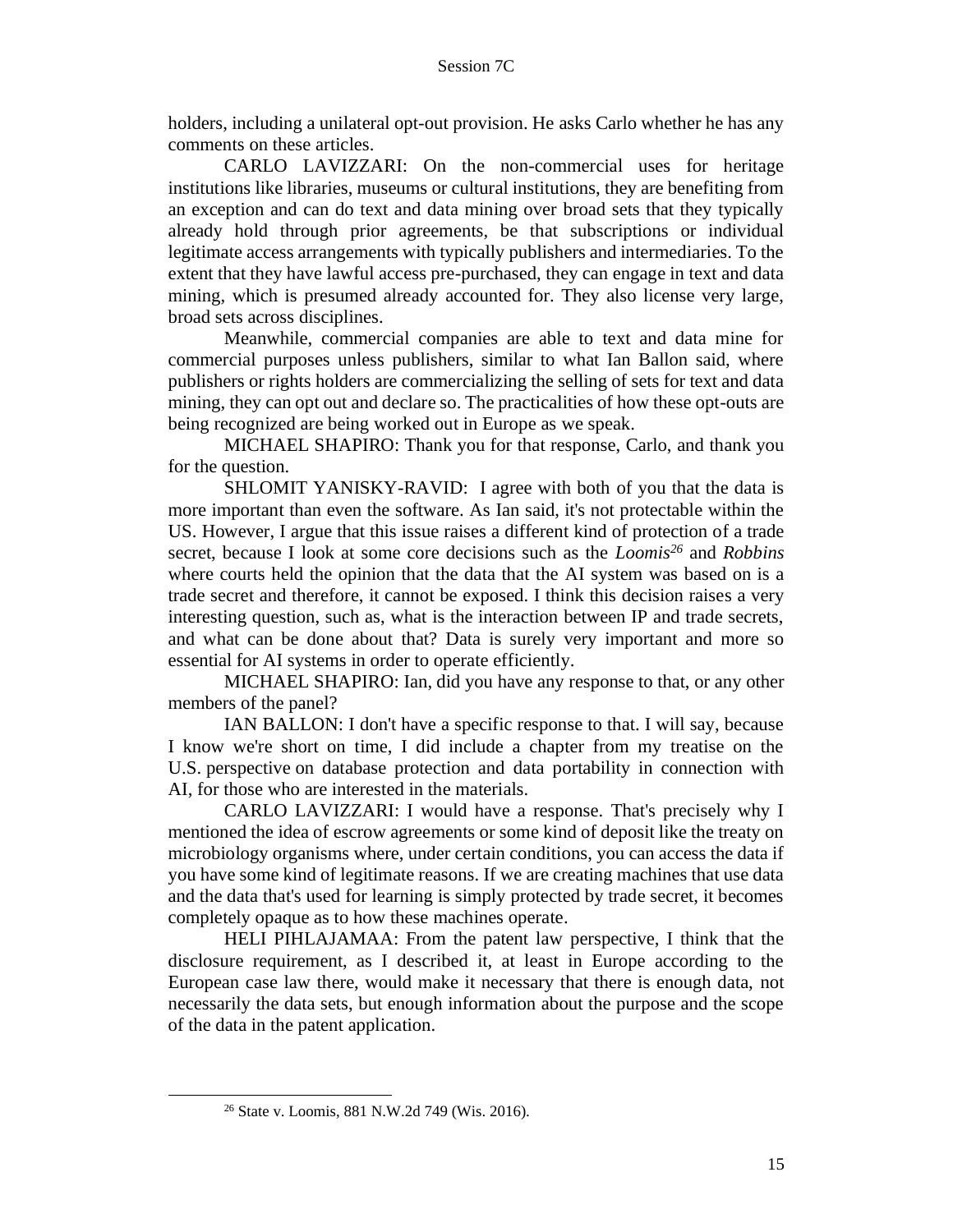The Budapest Treaty for deposit of microorganisms<sup>27</sup> — there, I see some difficulties when we are talking about data and the patent system. Of course, for the microorganism, the necessity was there because you cannot put the microorganisms in paper. You need to have a place where they are fed, as Carlo was feeding the machine earlier, so that they can survive for the lifetime of the patent. Therefore, you need a specific rule — who can have access and how, and whatever expert solutions are there.

There we are talking about totally different volumes than what we are talking about if we would start to have such a system for AI patents. Also, it would have to be a global system. That is a challenge, as I mentioned before. Of course, for other areas as trade secrets or data protection purposes, like Carlo and Ian mentioned, there might be some other openings.

IAN BALLON: I think it would inhibit innovation if we had a permissionbased system. It's really not practical. AI works based on test sets, and you have to feed the machine with data to allow for machine learning. There are billions and billions and billions of inputs every single day being gobbled up for the progress of the useful arts and sciences.

If we bring that to a halt and put in place a permission-based system — and only "feed the machine" those inputs that can be licensed — AI won't work very effectively. You can't partially train an algorithm and expect it to function properly and be able to simulate artificial intelligence. There are, certainly, big data owners who are licensing data sets. I think licensed data sets can coexist, but we can't have a permission-based system only or it will kill the effectiveness of the technology.

MICHAEL SHAPIRO: Quite a useful exchange. Thanks both for the question and the response on that. I see that we now are indeed seven minutes over our allotted time of one hour. I'm sure we could go on for another hour, but I don't think that's permitted under Hugh's rules. Of course, when we're back in New York next year, we'll be able to continue these conversations over meals and glasses of wine. I know we all look forward to that.

Please hold on to those questions. AI is not going away. It's everywhere. It's everywhere. No doubt we'll have an opportunity next year to continue this conversation. If there's not any other additional comments or questions or last thoughts, perhaps we could call it a day for now.

\* \* \*

The below question and answer were submitted after the conclusion of the session:

MICHAEL FISCHER: Can you foresee the impact of the decision G1/19 on the patentability of AI inventions before the EPO?

HELI PIHLAJAMAA: Since the decision G 1/19 set a clear line for the assessment of the patentability of any CII, including AI, the decision clarifies the assessment of patentability of AI-related invention at the EPO. The principles of

 $27$  The Budapest Treaty on the International Recognition of the Deposit of Microorganisms for the Purpose of Patent Procedure, Apr. 28, 1977, 32 U.S.T. 1241.